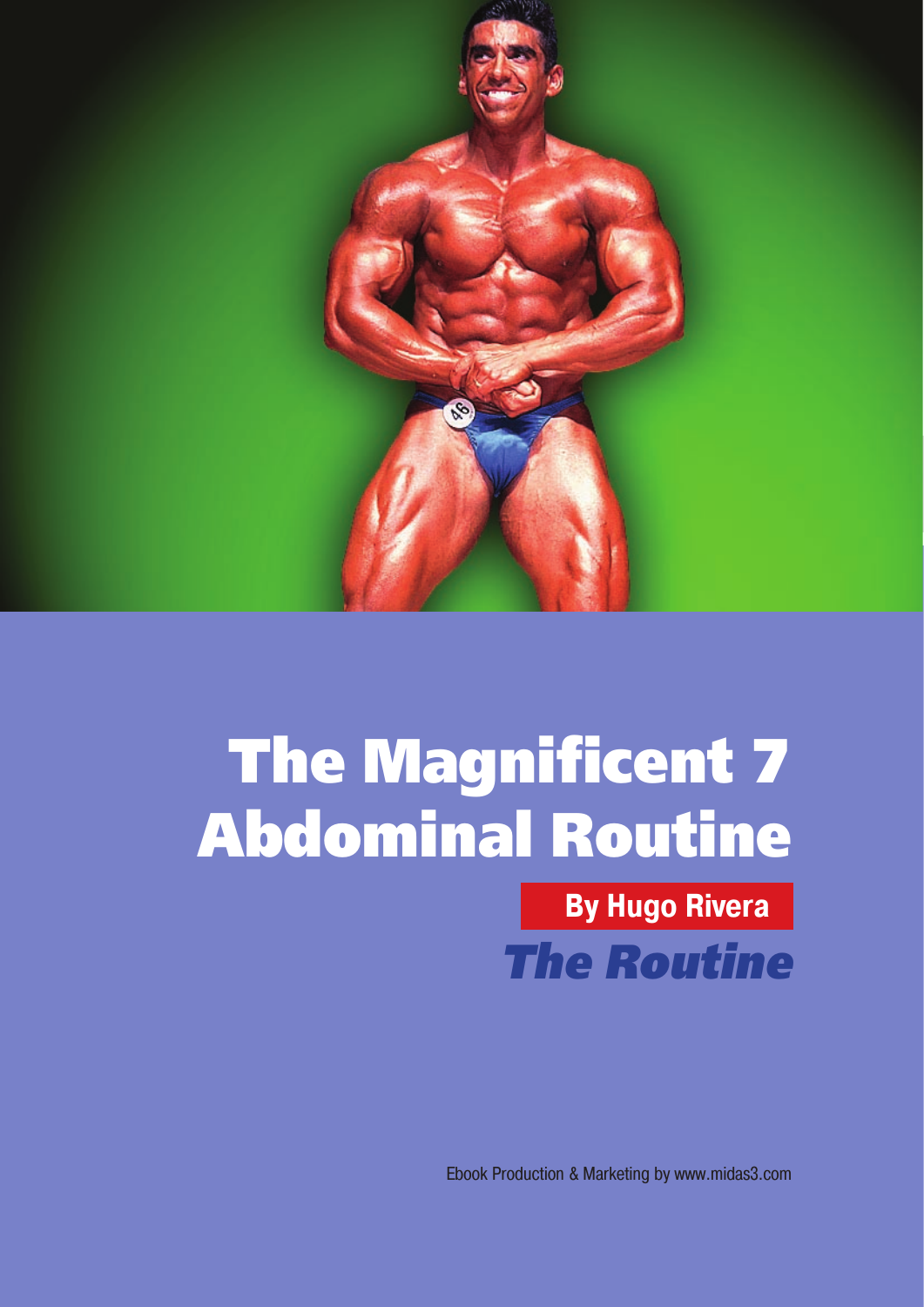As the month of August comes to an end and February dawns upon us, the Spring rapidly approaches with no one to stop it. As Frank Zane well states in his book Fabulously Fit Forever, "Spring is a time of rebirth for my muscles with getting back into good shape as its theme."

With this theme in mind I have decided to implement a strategy that will get the Abs into awesome shape. Nothing looks more impressive than a well-built physique with a six pack of well defined abs in front of it. Remember that 50% of results as far as showing the abs comes from the kitchen (your diet). With this in mind, I will present below a routine that guarantees quick results.

The routine is composed of 7 abdominal exercises carefully chosen to hit both the upper and lower abs. You will note that no direct oblique work is present. The reason for that is the fact that in my experience, direct oblique work only leads to a wider waistline. Besides, the obliques get enough indirect stimulation from exercises like Squats, Deadlifts, Sit-ups, etc. So having said that, below is the list of the Magnificent Seven:

**Exercise #1: Sit-Ups**  Primary Target: Upper Abs Secondary Target: Lower Abs and Obliques

1-Lie flat on your back on the floor with your knees bent and your legs secured under a piece of heavy furniture (I am assuming that you are doing this routine at home).

2-Place your hands on your chest.

3-Flexing your abdominals, raise your torso until you are in nearly a sitting position.

4-Retaining tension on the abs, lower your torso to the beginning position. (Note: Maintain full control throughout the movement. Avoid the temptation to rock back and forth).

#### **Exercise #2: Leg Raises**

Primary Target: Lower Abs Secondary Target: Upper Abs and Obliques

1-Lie flat on your back on the floor with your legs straight in front of you.

2-Place your hands at your sides by the floor for support.

3-Flexing your lower abdominals, raise your legs until they are perpendicular to the floor.

4-Retaining tension on the abs, lower your legs to the beginning position. (Note: Maintain full control through-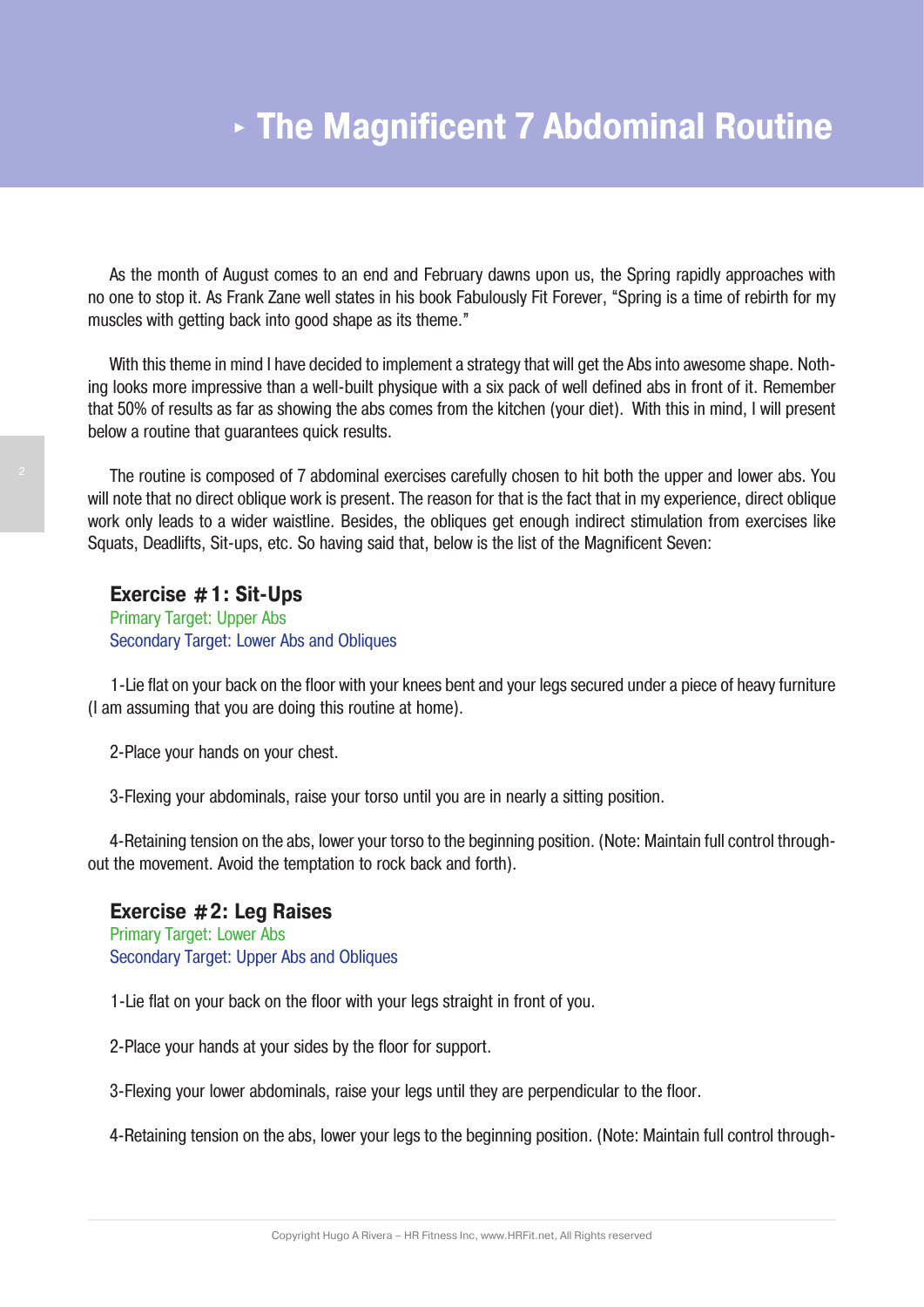out the movement. Avoid the temptation to let your legs drop on the negative portion of the movement).

## **Exercise #3: Lying Leg Raise+Crunch**

Primary Target: Upper and Lower Abs Secondary Target: Obliques

1-Lie flat on your back on the floor with your legs straight in front of you.

2-Place your hands at your sides by the floor for support.

3-Flexing your lower abdominals, raise your legs until they are perpendicular to the floor.

4-At this time, raise your shoulders and torso as far as possible from the ground in a curling movement without raising your back from the floor.

5-Retaining tension on the abs, lower your legs to the beginning position and then bring your torso to the starting position as well. (Note: Maintain full control throughout the movement. Avoid the temptation to rock back and forth).

## **Exercise #4: Knee-Ins**

Primary Target: Lower Abs Secondary Target: Upper Abs and Obliques

1-Sit on the floor (or on the edge of a chair or exercise bench) with your legs extended in front of you and your hands holding on to the sides for support.

2-Keeping your knees together, pull your knees in towards your chest until you can go no farther.

3-Keeping the tension on your lower ab muscles, return to the start position and repeat the movement until you have completed your set.

**Exercise #5: V-Ups**  Primary Target: Upper and Lower Abs Secondary Target: Obliques

1-Sit on the floor (or on the edge of a chair or exercise bench) with your legs extended in front of you and your hands holding on to the sides for support.

2-Simultaneously bring your legs up as far as possible while at the same time bringing your torso towards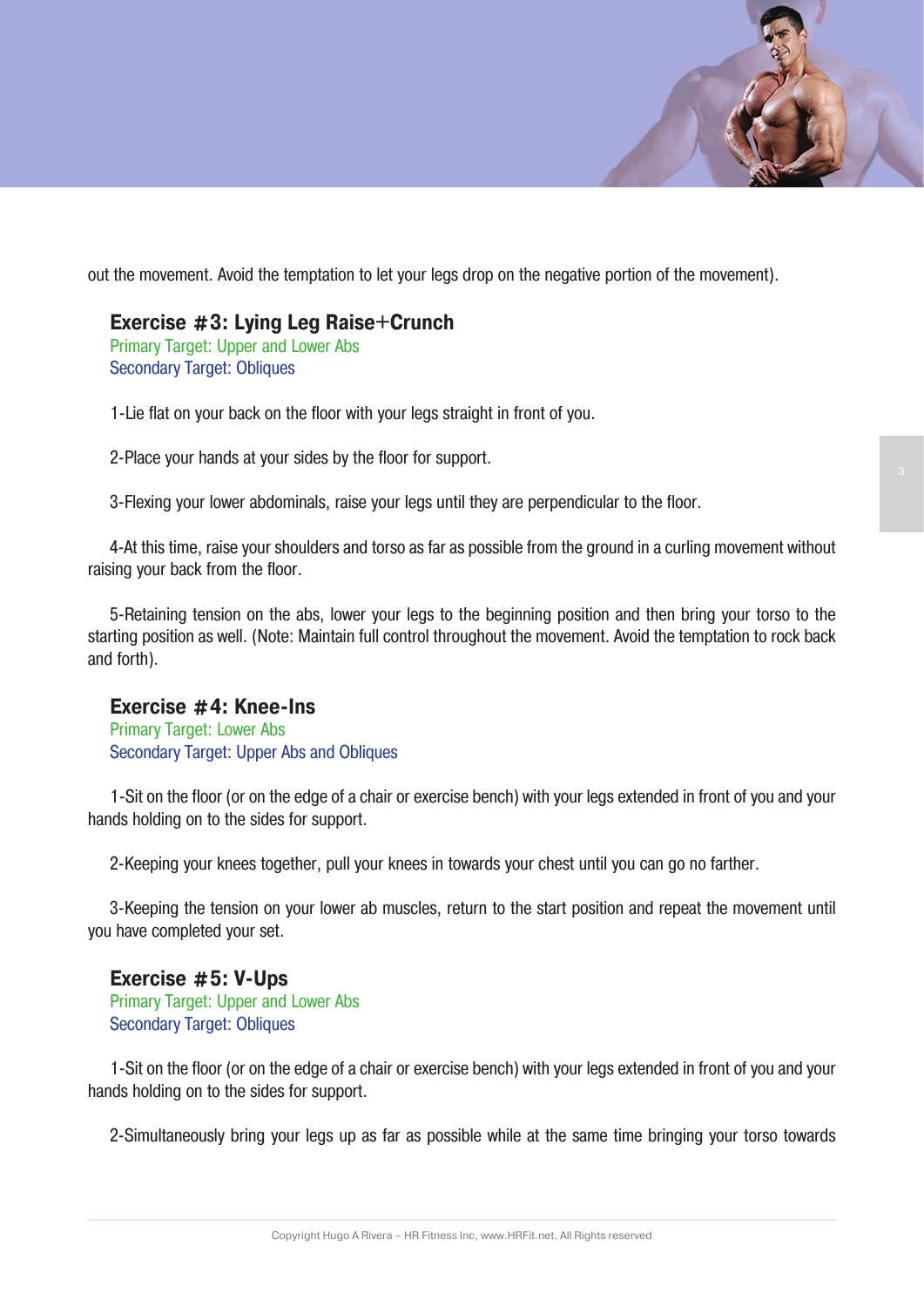them.

3-Return to the start position and repeat the movement until you have completed your set. (Note: This is a modified version of a V-Up. In a true V-Up, your starting position is lying down on the floor and bringing yourself up with no arm support).

#### **Exercise #6: Crunches**

Primary Target: Upper Abs Secondary Target: Lower Abs and Obliques

1-Lie flat on your back on the floor with your legs in front of you bent at the knees.

2-Place your hands on your chest.

3-At this time, raise your shoulders and torso as far as possible from the ground in a curling movement without raising your back from the floor.

4-Retaining tension on the abs, bring your torso to the starting position. (Note: Maintain full control throughout the movement. Avoid the temptation to rock back and forth).

#### **Exercise #7: Knee-Ins+Crunch**

Primary Target: Upper and Lower Abs Secondary Target: Obliques

1-Lie flat on your back on the floor with your legs straight in front of you.

2-Place your hands at your sides by the floor for support.

3-Slowly bend your legs at the knees bringing them towards your chest.

4-Once the knees are by your chest, raise your shoulders and torso as far as possible from the ground in a curling movement without raising your back from the floor.

5-Return your legs to the starting position and bring your torso back to the floor.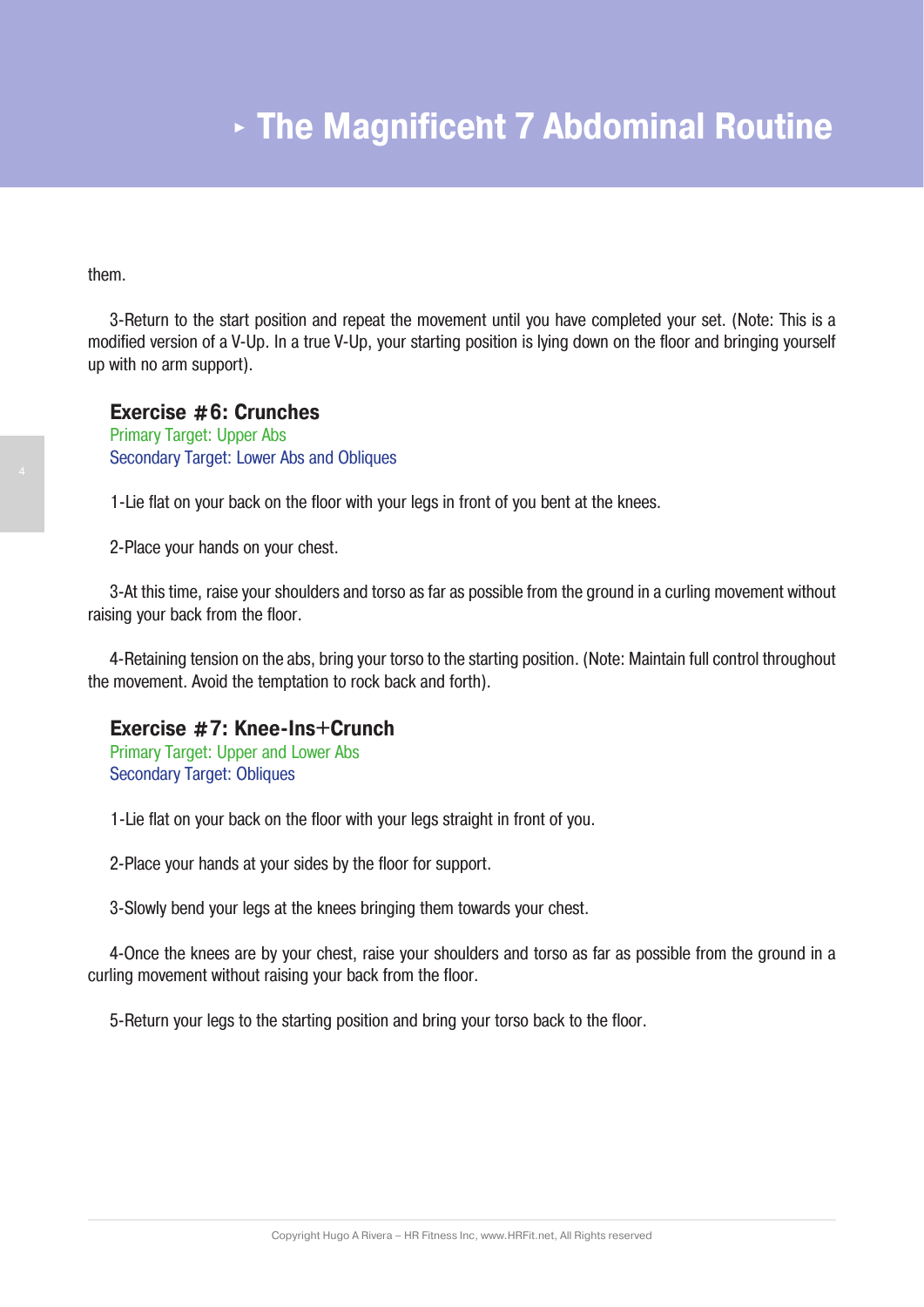

**By Hugo Rivera**

*How to Put It Into Action*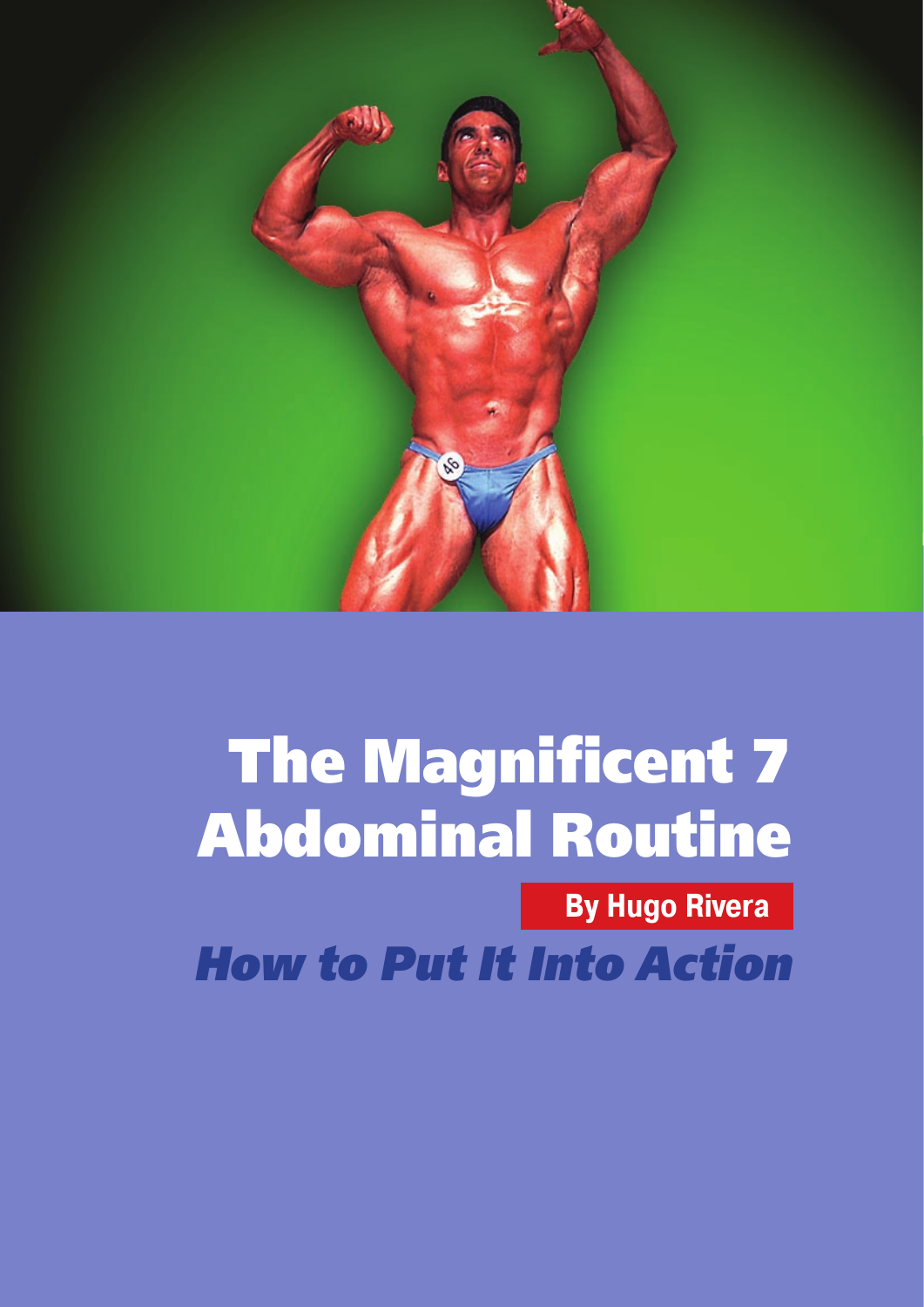#### **Sets, Reps and Rest in Between Sets**

Each exercise is to be done for 3 sets each of as many reps as possible. There are many ways to perform this routine. I like to do a superset of exercises 1 and 2, rest 30 seconds, superset 3 and 4, rest 30 seconds, superset 5 & 6, rest 30 seconds and perform exercise 7. After exercise 7, I rest 1 minute and start the sequence again two more times for a total of three sets. This is just the way that I like to do it. You may want to do it in the more traditional way of doing 3 sets for sit-ups (with no more than 60 seconds of rest in between sets) and after those three sets move on to the next exercise etc. It is really up to you. My personal goal is to be able at the end of 12 weeks to do the seven exercises in a big giant set all at once.

Note that this is an advanced abdominal routine. I would not recommend it for absolute beginners. Beginners would be better off just performing 3 exercises out of those seven for just two sets each and a minute of rest in between sets. From there on, start building up endurance and start adding exercises and sets over a period of time.

#### **When to Perform the Routine**

Lately I have been doing abs and aerobics (I do my Abs first and then do my aerobics) first thing in the morning and weight training in the afternoon. That way I get to spike up my metabolism twice a day. If you rather do all in one session, then this is the order in which I would do it:

- 1) Abdominal Routine (Great warm up before the weight training session)
- 2) Weight Training
- 3) Aerobics

## **Frequency**

You may perform this routine a minimum of 3 days per week, with the maximum being every day. However, keep in mind that you will not get to see your abs unless you are eating slightly less calories than your body burns; so follow the recommendations for losing fat while retaining muscle.

## **Modifications**

If you cannot do an exercise due to lower back injuries for instance then feel free to substitute it for an exercise that does not bother your back.

If on the other hand, you have a healthy lower back and would like to add a bit of mass to your abs, I would just do the routine three times a week and use some resistance in some of the exercises (like crunches).

#### **Instructions for Quickest Results**

Assuming that you are an advanced bodybuilder, the quickest results will come from performing this routine on a daily basis in conjunction with aerobic exercise first thing in the morning.